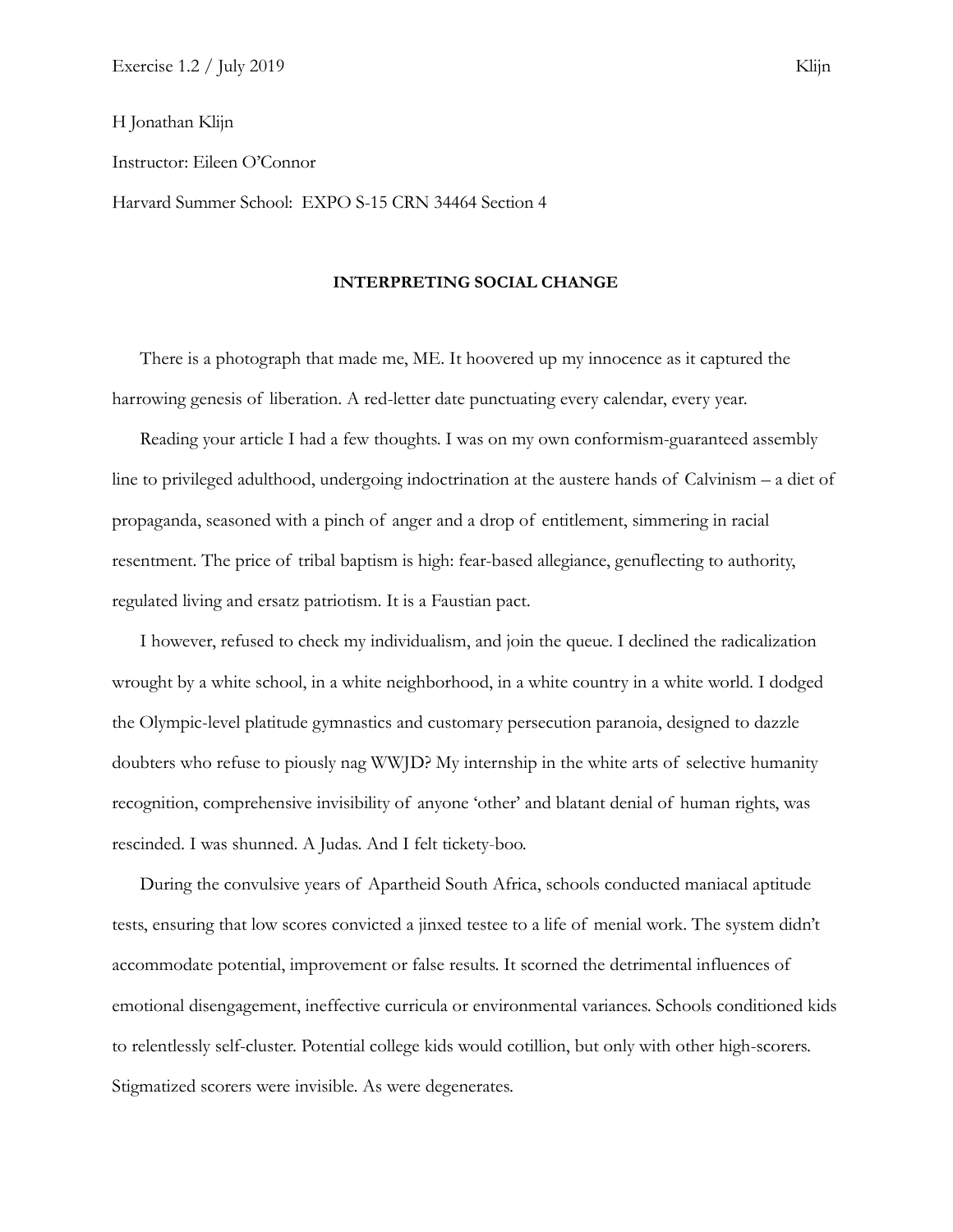Scoring at schools for black pupils was not applied, attendance was voluntary anyway. The alternative: illiteracy. Black education served to enable the reading of directions on cleaning products, a useful skill in a career as servant to a white madam. An important skill, as accidental madam murdering, by confusing rat poison with saccharine, could send someone to the gallows.

Of all the mechanisms used by the education system, the pièce de résistance in a stuffed arsenal of stupidity was a project to write books for black students, highlighting culturally relevant stories, in the Afrikaans medium. *Afrikaans*. The language of colonial oppression and segregation. But occasionally kids, like ones you describe – numbed, raw, and triggered – stand up, shedding childhood skin and instinctively commit acts of immense bravery. Like the Soweto kids who, on a cold day in 1976, rose up and protested against the Department of Black Education, rejecting the prescribed literature of humiliation.

On June 16, 1976, they woke up. Twenty thousand students protested a curriculum that denied them, by eroding their culture. While the world danced to 'Silly Love Songs' by Wings, the kids in Soweto vacated their classrooms and invaded the streets in protest. Seventy-six were killed. The outcome of compromised education in service of Orwellian government is captured in one image: Hector Pieterson's lifeless body lies limp in the arms of Mbuyisa Ndlovu, after being shot by the South African Police Services. Ndlovu runs, carrying the fatally shot Pieterson in a futile attempt to save his life. Pieterson's sister is alongside, her face wracked with pain. They are a pietà to all murdered children. Tamir Rice. Trayvon Martin. Emmett Till.

 In pre-'94 South Africa, it required Herculean determination for black students to succeed. The system was a reduced version of Inglis' ideal: a two-tier of submission and classification. Despite the odds, our elders, Nelson Rolihlahla Mandela, Bantu Steve Biko, Desmond Mpilo Tutu and many more did exactly what you advocate, dear Mr Gatto. They stopped being children. They claimed self-determination. They changed our world.